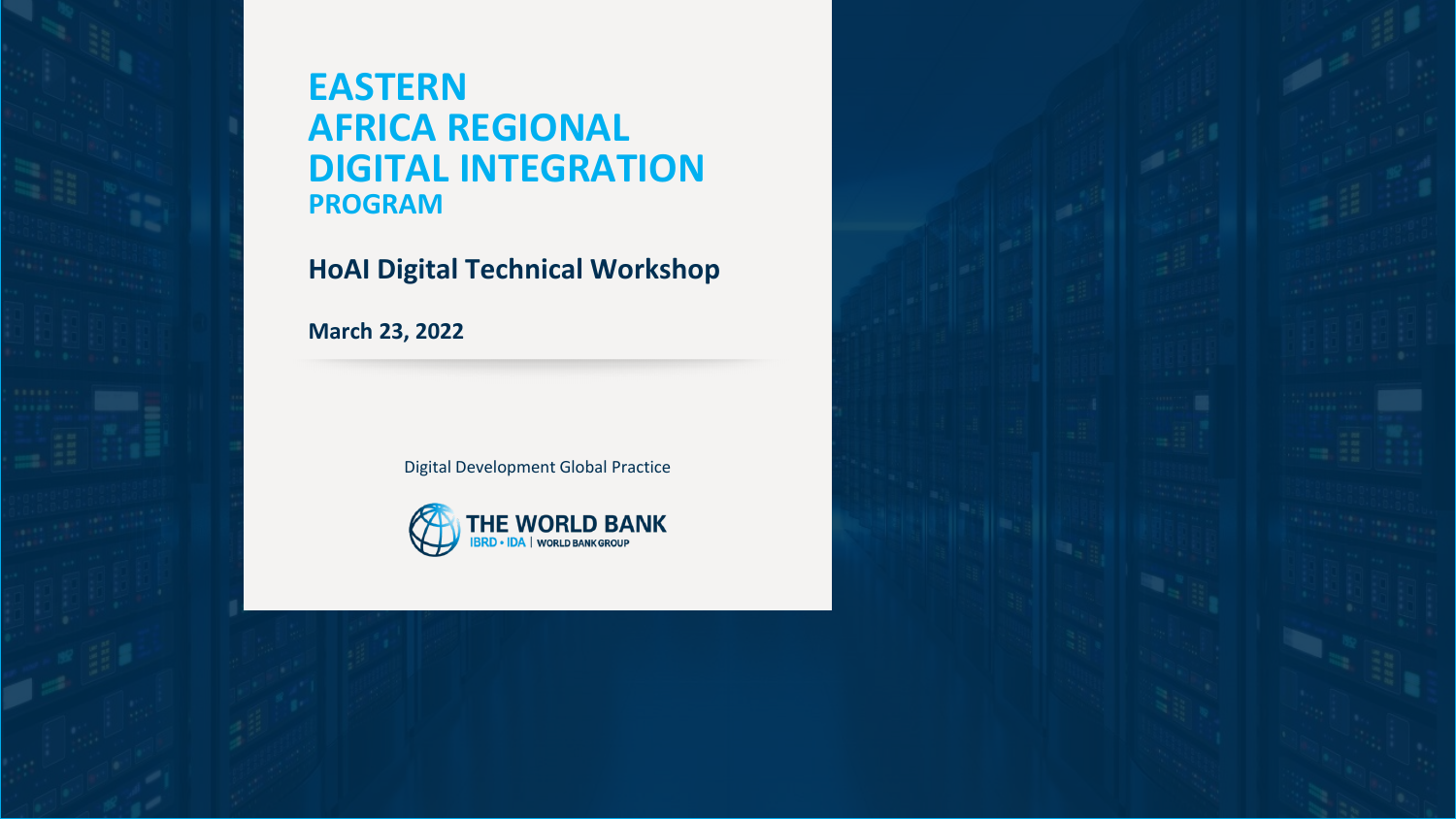# OVERVIEW OF EASTERN AFRICA REGIONAL DIGITAL INTEGRATION PROGRAM

The project development objective is to increase access to broadband and digital services through the development and integration of digital markets in the Eastern Africa region. The project forms part of the engagements under the Horn of Africa initiative.



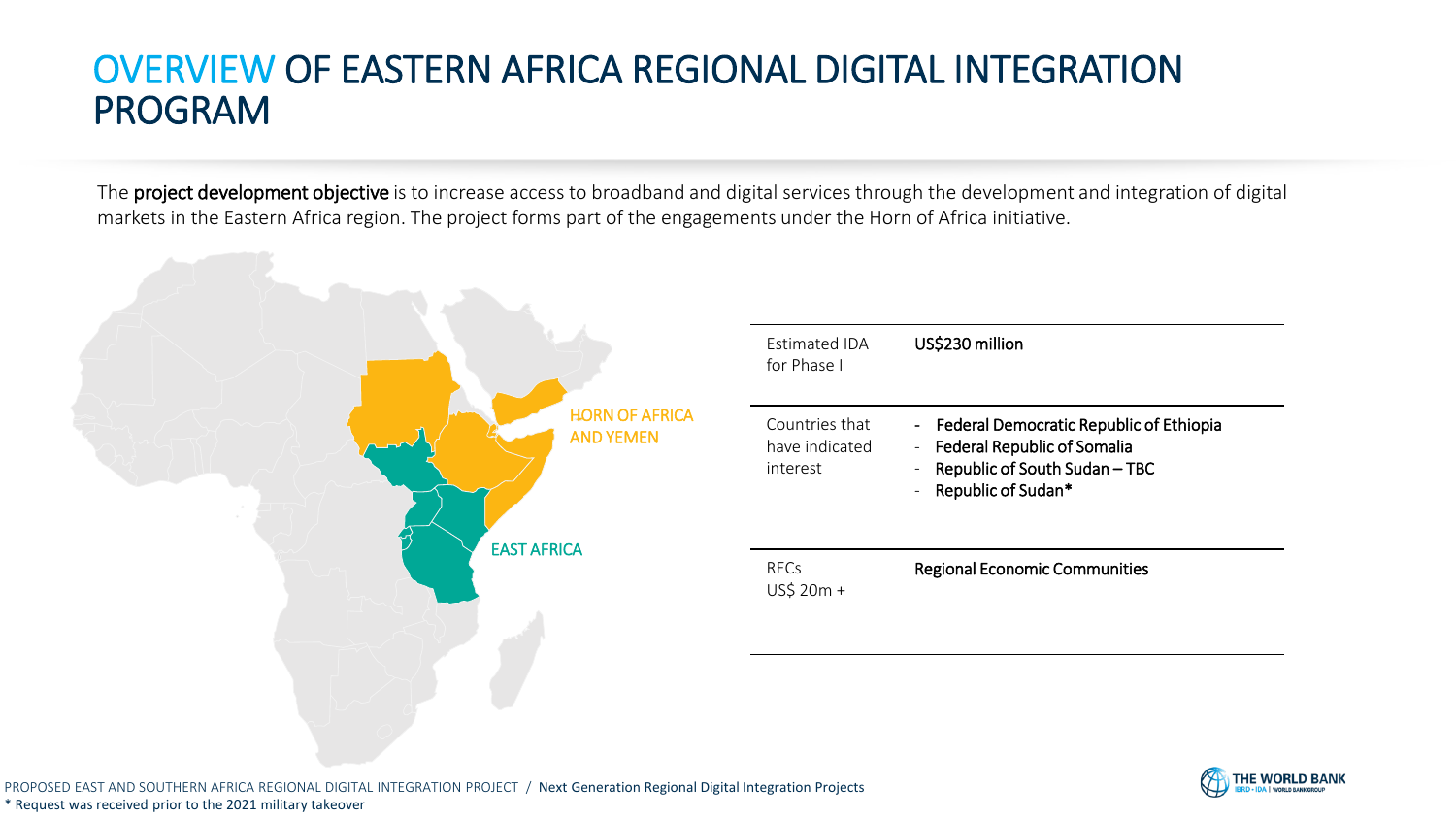#### ANALYTICAL UNDERPINNING: THE SINGLE DIGITAL MARKET (SDM) FRAMEWORK WHICH PROVIDES A HOLISTIC APPROACH TO ADDRESS THE DEVELOPMENT OF THE DIGITAL **ECONOMY**

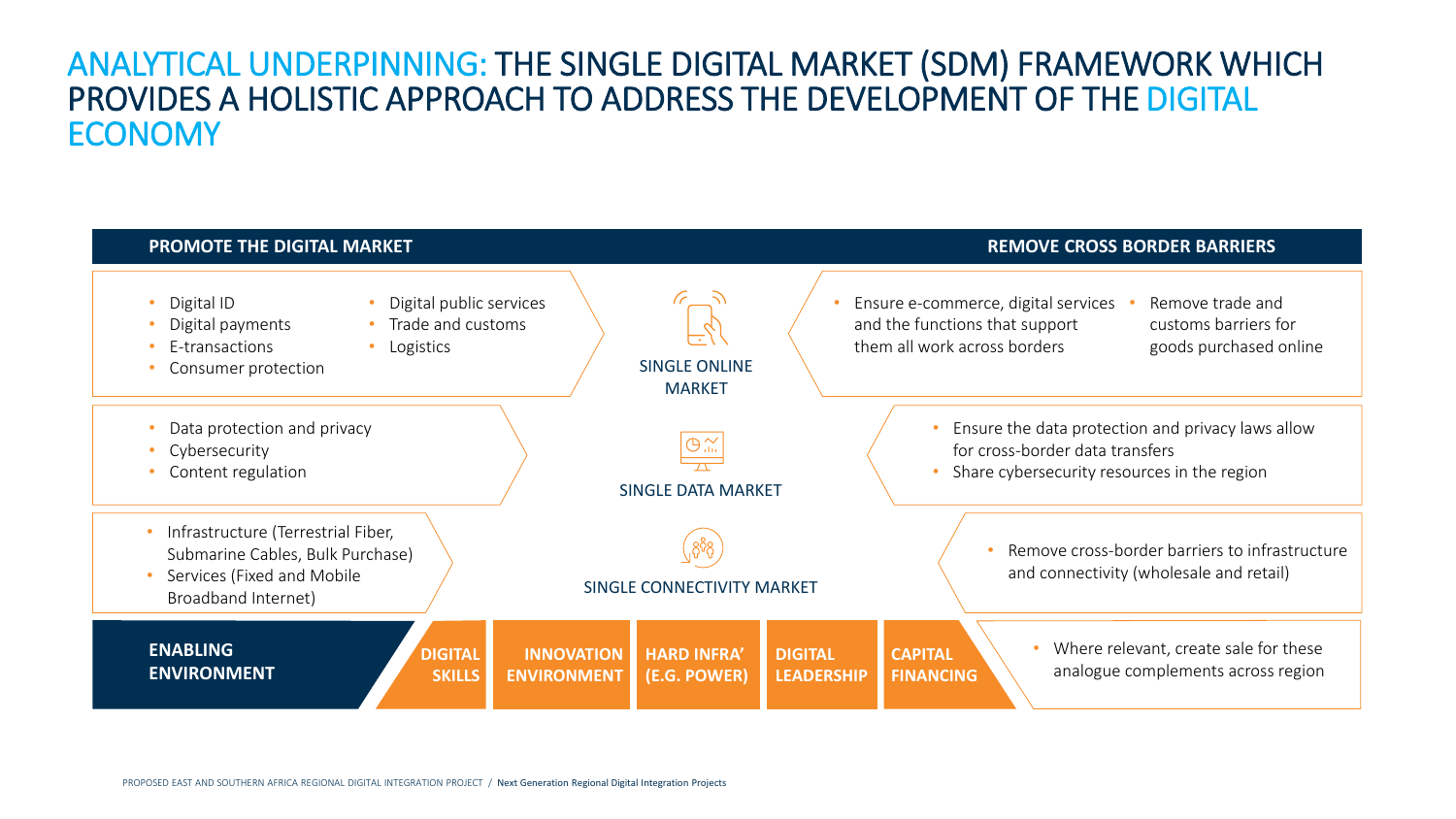#### PROPOSED 2-TRACK APPROACH FOR IMPLEMENTING THE NEXT GENERATION REGIONAL SUPPORT PROGRAM - WITH INITIAL TARGETS IN EASTERN AFRICA.

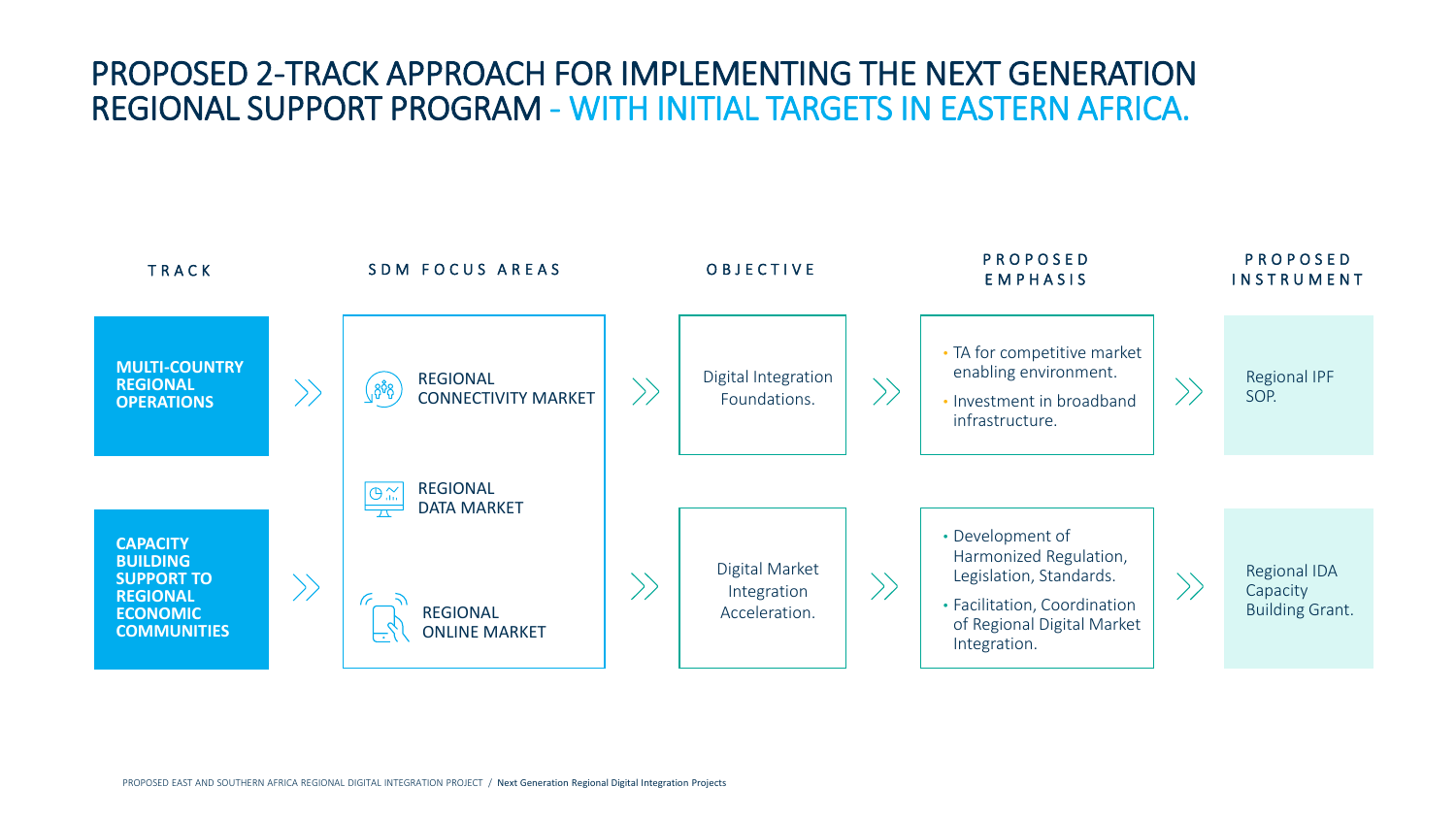## PROJECT PREPARATION TIMELINE



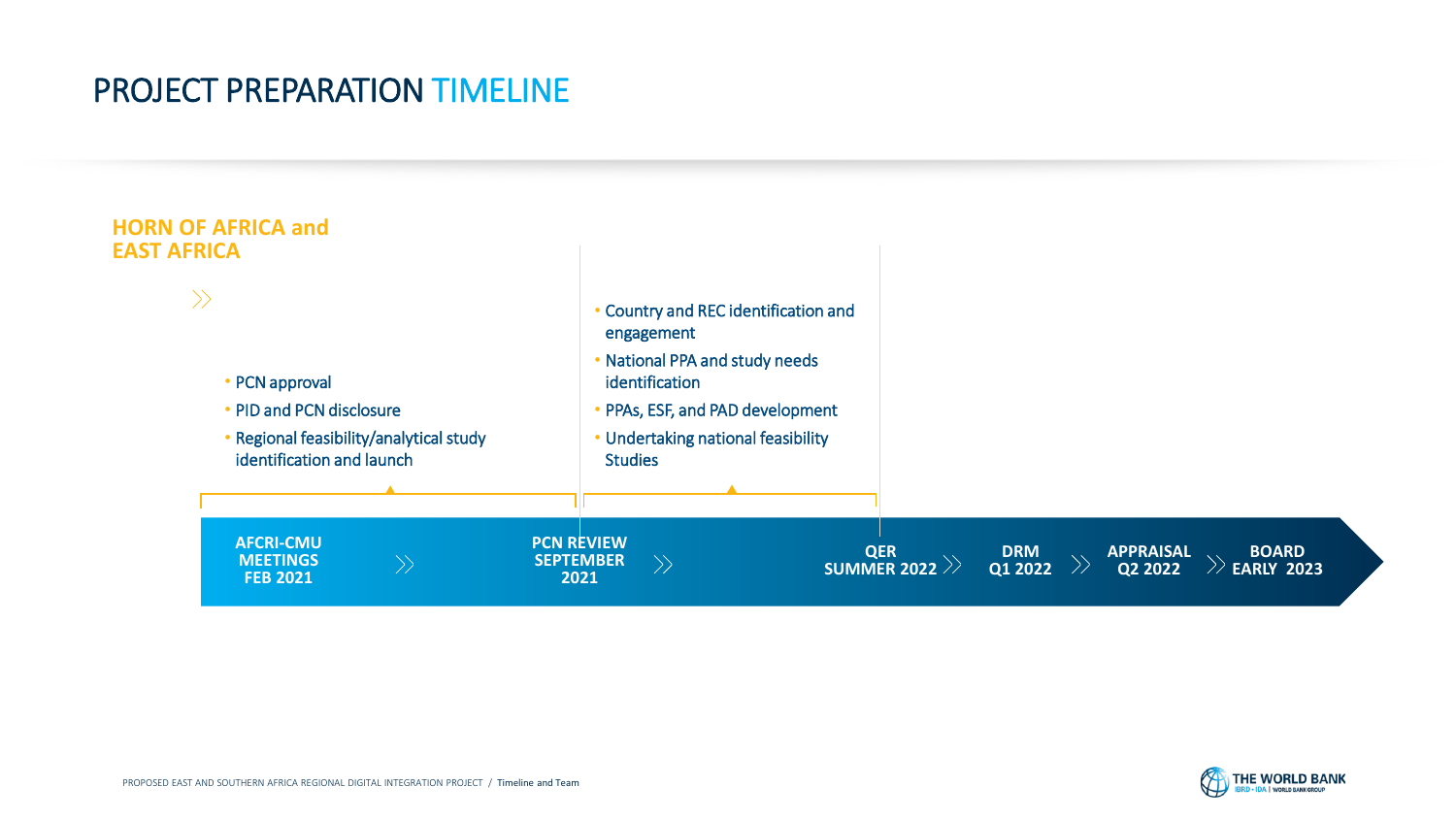### TWO PRE-FEASIBILITY STUDIES ARE BEING UNDERTAKEN TO IDENTIFY POTENTIAL AREAS FOR SUPPORT

| REGIONAL ASAS           | <b>HoA Broadband Missing Links</b><br><b>Study</b> | Estimates demand for international bandwidth in HoA over the next 10-15 years; maps out<br>the optimal broadband network configuration needed for the HoA; identifies the missing links; and<br>the regulatory barriers to crowding-in private investment. |  |  |  |  |
|-------------------------|----------------------------------------------------|------------------------------------------------------------------------------------------------------------------------------------------------------------------------------------------------------------------------------------------------------------|--|--|--|--|
|                         |                                                    |                                                                                                                                                                                                                                                            |  |  |  |  |
|                         | <b>Digital Roadmap study</b>                       | A sequenced and actionable roadmap to advance the integration of digital markets at the regional<br>level and through the RECs.                                                                                                                            |  |  |  |  |
|                         |                                                    |                                                                                                                                                                                                                                                            |  |  |  |  |
| ASAs<br><b>VATIONAL</b> | Digital assessments and<br>feasibility studies     | South Sudan DE4A, Somalia DE4A, Somalia pre-feasibility study                                                                                                                                                                                              |  |  |  |  |
|                         |                                                    |                                                                                                                                                                                                                                                            |  |  |  |  |

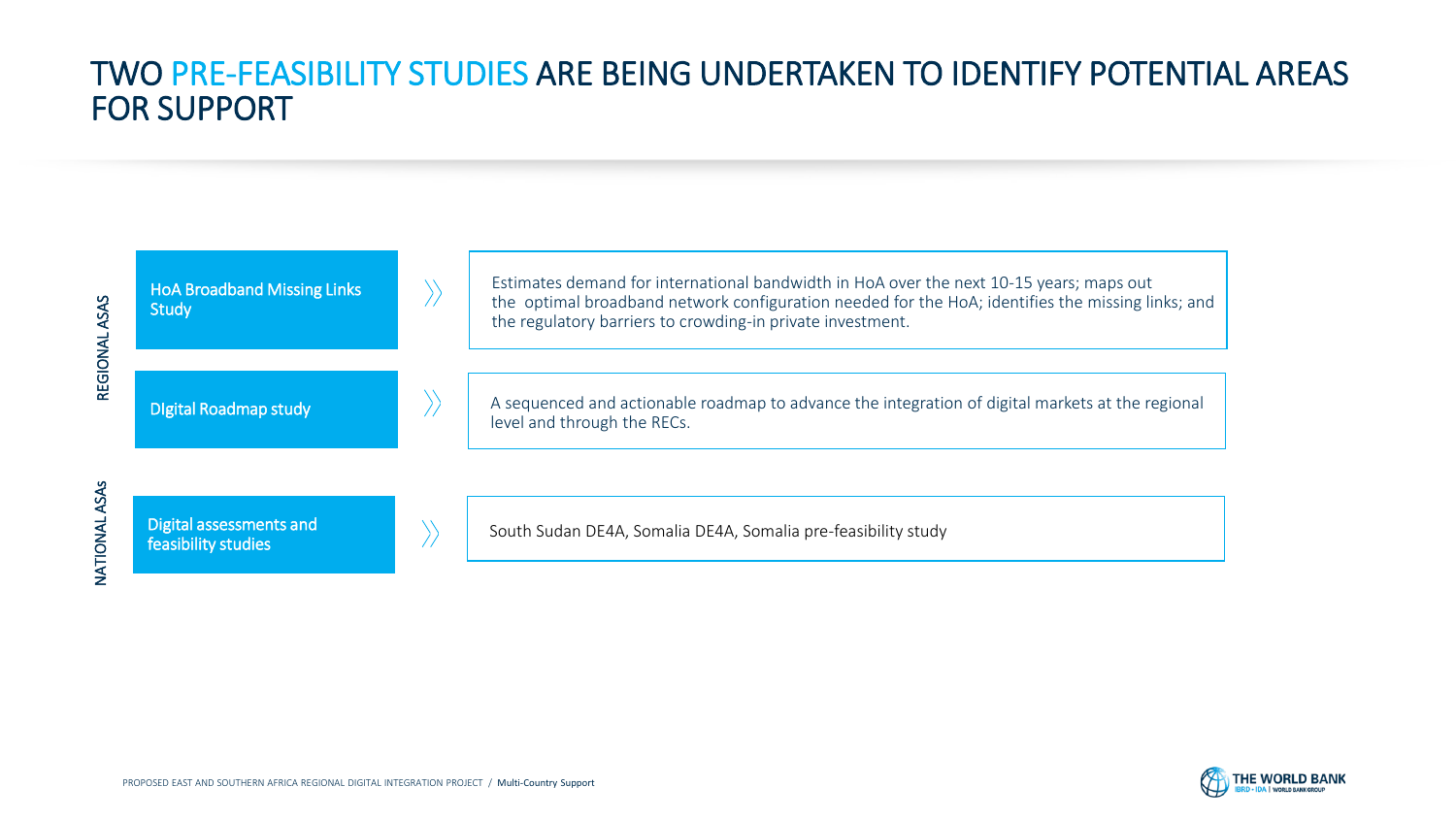#### CROWDING–IN PRIVATE INVESTMENT TO ENHANCE CROSS-BORDER LINKS IS CRITICAL TO REGIONAL INTEGRATION, ESPACIALLY IN THE HORN

 $\bigoplus_{i\in I} \bigwedge_{i\in I}$ SINGLE CONNECTIVIT SINGLE DATA SINGLE ONLINE MARKET MARKET MARKET

Infrastructure deficits, especially in the Horn, is keeping accessibility, affordability and quality of service low



Accessibility to International Submarine Cables is

Development of Cross-National Terrestrial Backbones and Regional Networks is Key to bringing Internet Capacity from the Coastal landing stations to Populations in the Interior parts of the region.

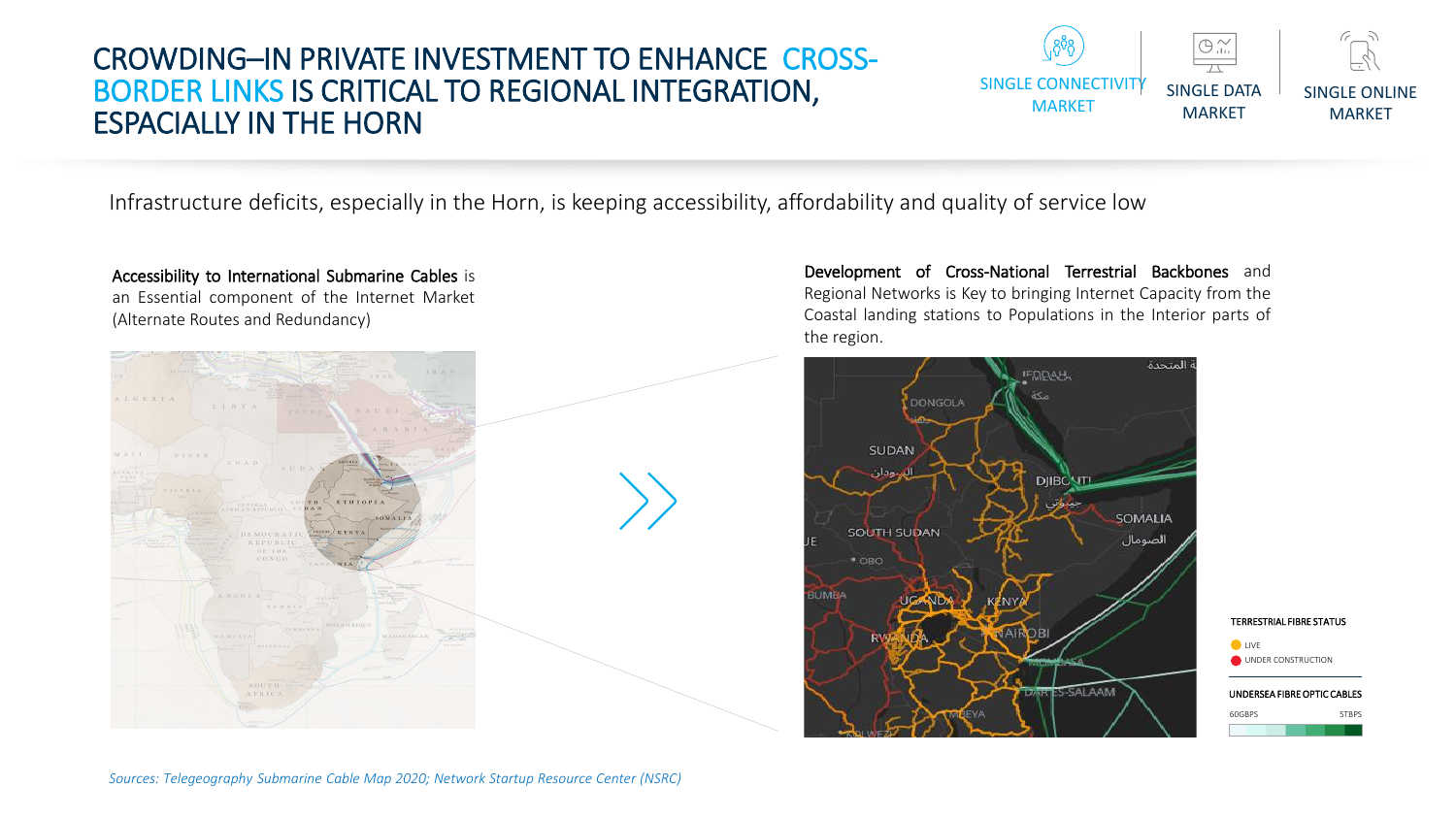### SECOND STUDY ON DIGITAL ROADMAP WILL PROVIDE SEQUENCED, ACTIONABLE STEPS FOR RECS TO FACILITATE CROSS-BORDER FLOWS OF DIGITAL SERVICES

#### *Sample list of indicators- non exhaustive*

|                                                                                         | General data protection law                                            | A general data protection law in effect                                                                                           |  |  |  |  |
|-----------------------------------------------------------------------------------------|------------------------------------------------------------------------|-----------------------------------------------------------------------------------------------------------------------------------|--|--|--|--|
|                                                                                         |                                                                        | Applicable across economy (public and private) with limited exclusions                                                            |  |  |  |  |
| Data protection- national                                                               | <b>Cross border flows</b>                                              | Any data localization requirements are reasonably limited                                                                         |  |  |  |  |
|                                                                                         |                                                                        | Recognition of adequacy of certain jurisdictions with sufficient legal protections                                                |  |  |  |  |
| Electronic signatures,<br>transactions and commerce and<br>national digital ID-regional | National digital ID                                                    | Regional requirements for mutual recognition of ID system credentials for authentication,<br>subject to meeting certain standards |  |  |  |  |
|                                                                                         | Regional cooperation on cybercrimes<br>investigations and prosecutions | Requirement to designate a point of contact for international cooperation requests                                                |  |  |  |  |
|                                                                                         |                                                                        | Mechanisms to facilitate extradition                                                                                              |  |  |  |  |
| Cybercrimes and cybersecurity -<br>regional                                             | Regional cooperation in<br>cybersecurity                               | Regional mechanisms to coordinate preventative measures, threat detection and responses at<br><i>international level</i>          |  |  |  |  |
|                                                                                         |                                                                        | E-commerce prices must be clear and unambiguous and indicate whether they include taxes<br>and delivery cost                      |  |  |  |  |
| <b>Digital financial services -</b>                                                     | Mobile payments                                                        | Requirements for cross-border interoperability among providers                                                                    |  |  |  |  |
| regional                                                                                |                                                                        | Requirements for low or no fees for cross-platform, cross-border transactions                                                     |  |  |  |  |

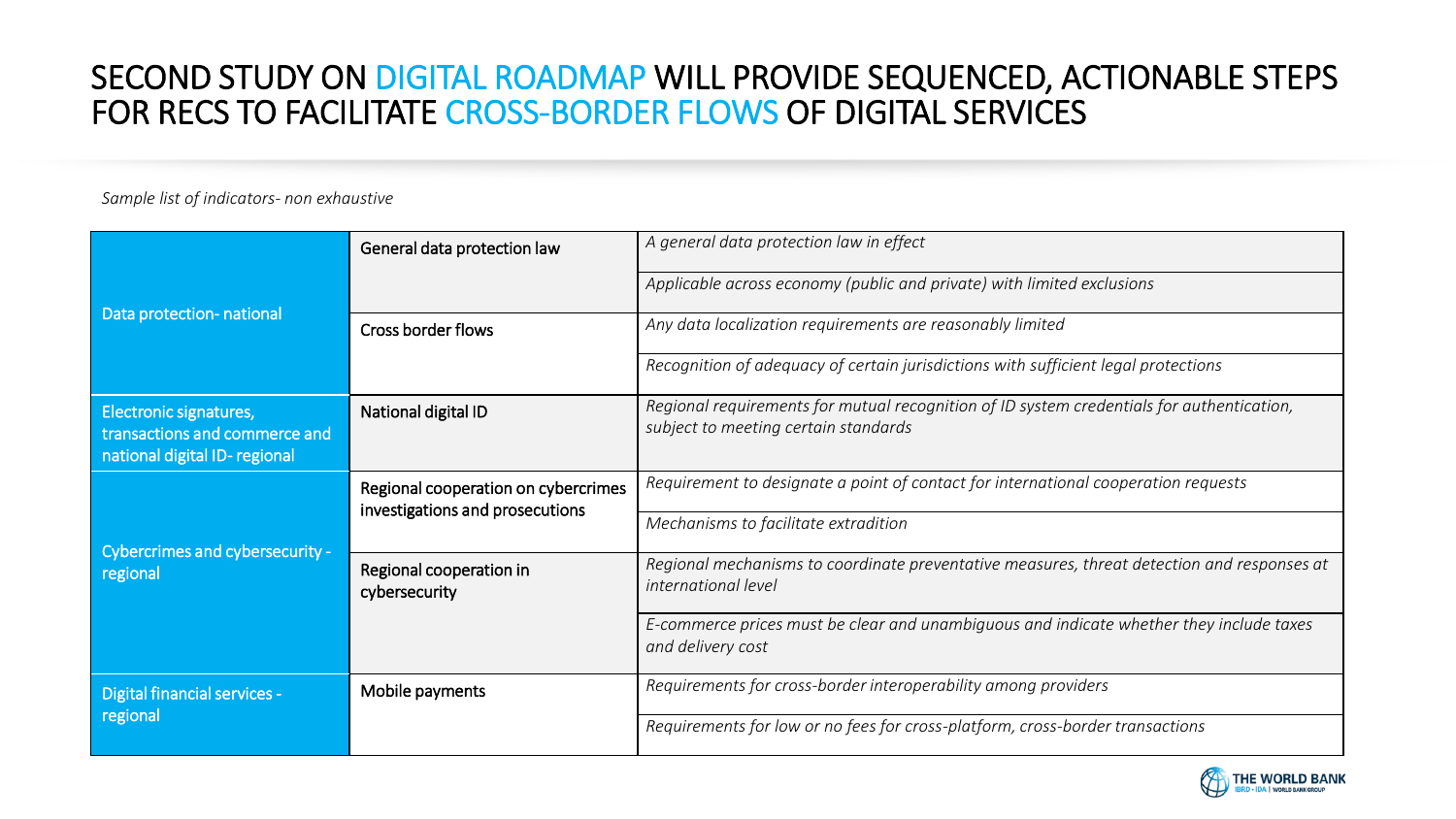

Output: A sequenced roadmap that outlines the role of RECs in advancing digital economy integration through the development of legal instruments and regional institutional strategies

Geographic focus: East African Community (EAC) (Burundi, Kenya, Rwanda, Tanzania, South Sudan, Uganda) and Horn of Africa region: Djibouti, Ethiopia and Somalia



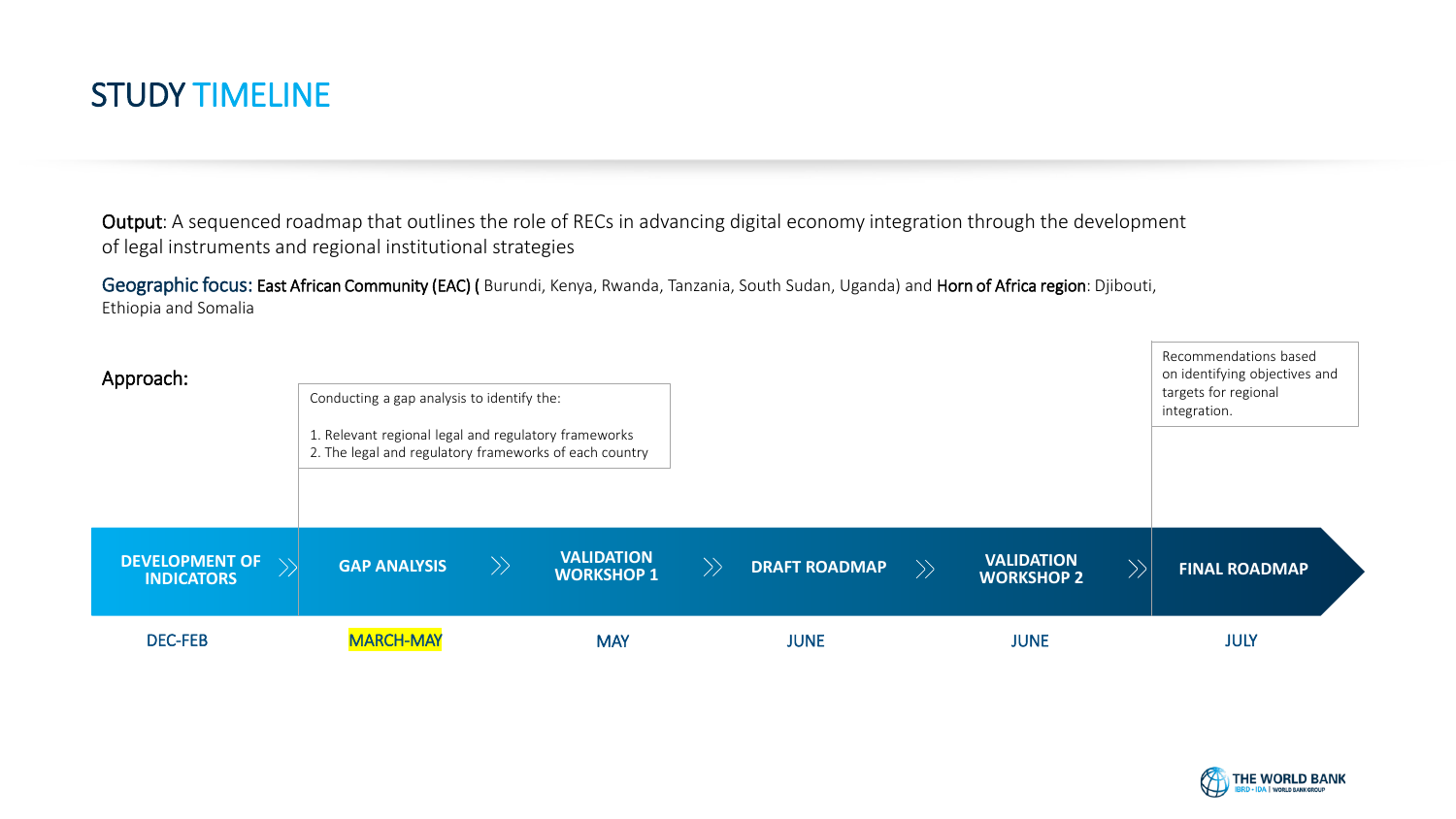#### THE PROGRAM WILL SUPPORT TRUSTED CROSS-BORDER DATA FLOWS TO ACCELERATE INNOVATION IN E-SERVICES

A single data market enables the trusted, secure exchange, storage, and processing of data across borders; support regional deployment of data infrastructure; and drive supply and demand for data-driven services and innovation across the region.

#### The program will provide TA to enhance:

1. Regional communications regulations 2. Data protection and cybersecurity

Enable cross-border trusted free flow, storage, and processing of data.

Reconcile data localization requirements with crossborder data sharing objectives.

Encourage interoperability and mutual recognition of data protection, and data exchange flows through national and regional legal

Establish cybersecurity legislation and provide technical support national-level support to ensure compliance.

Develop cooperation mechanisms between national authorities to ensure accountability

SINGLE CONNECTIVITY MARKET

> Support connectivity to facilitate technical interoperability of systems, data portability and data provenance

SINGLE ONLINE MARKET

 $6 - 7$ 

SINGLE DATA MARKET

 $\Theta$   $\approx$ 

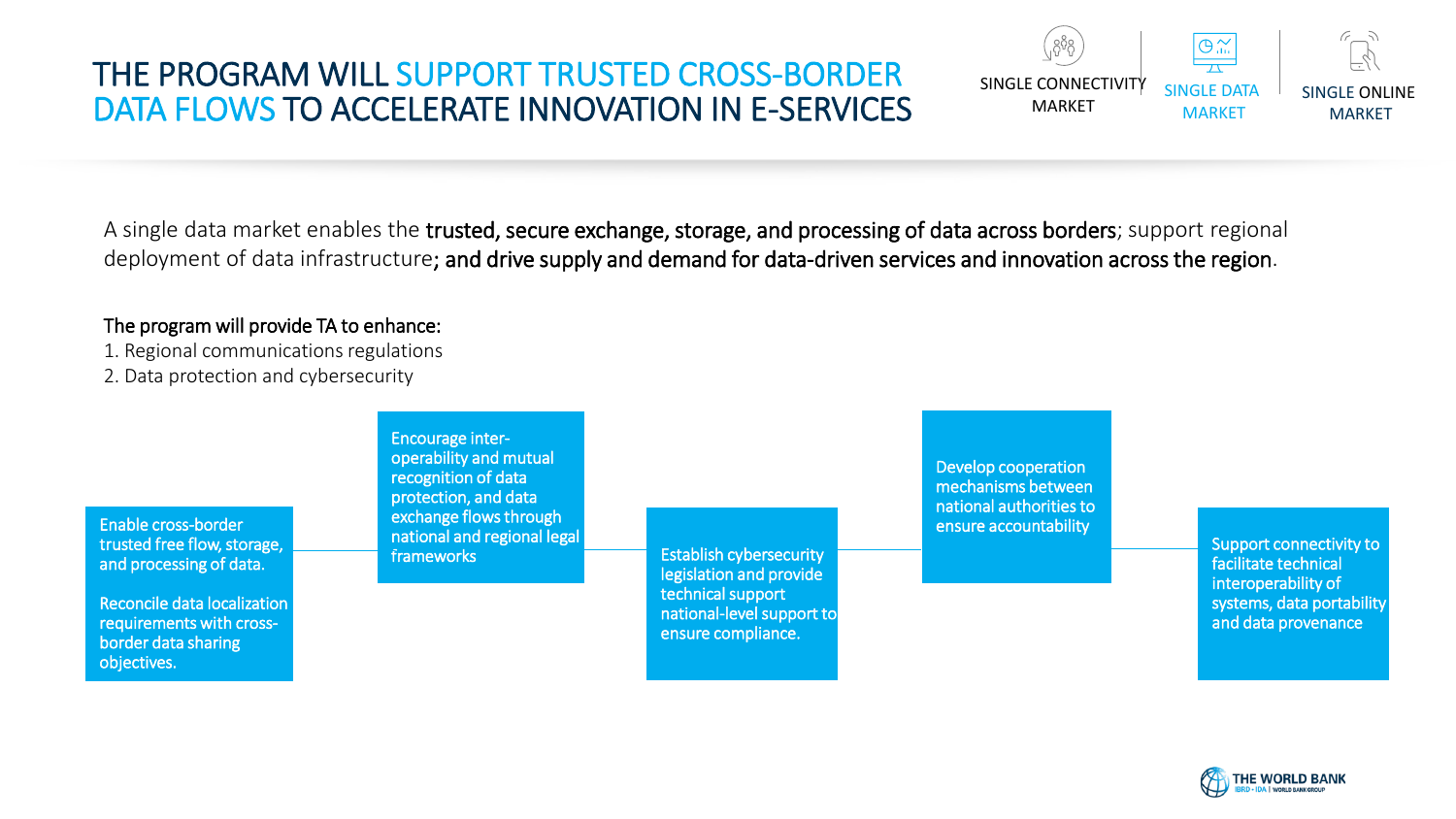#### THE PROJECT SEEKS TO STRENGTHEN DIGITAL SERVICES IN THE REGION THROUGH THE ESTABLISHMENT OF A SINGLE ONLINE MARKET



A single regional online market will allow firms, governments, and citizens to access and deliver both public and private services online; undertake e-commerce transactions; and access digital content and information seamlessly from anywhere in the region

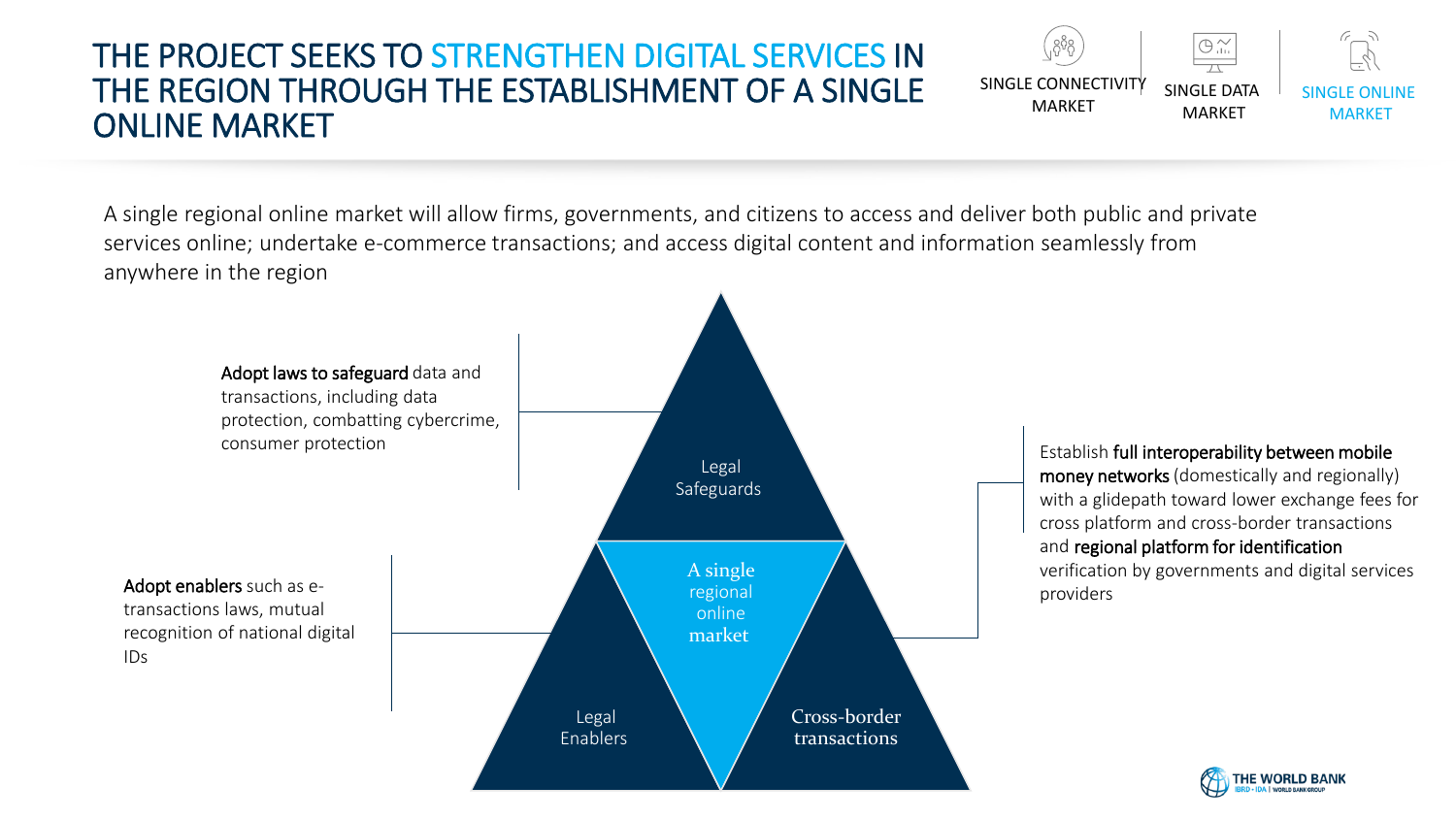#### A REGIONAL EFFORT WOULD ALLOW FOR COST EFFICIENCIES AND SUSTAINABILITY IN DIGITAL INFRASTRCUTURE AND SERVICES, THROUGH SHARED INVESTMENTS AND DEMAND AGGREGATION.

|                    |                                                     |                              | THIT AS LIQUOLUME THY ESTENDATION IN EEGS |                                                        |                                                       |                                               | Technical Assistance Needs                                 |                                            |                                                                        |
|--------------------|-----------------------------------------------------|------------------------------|-------------------------------------------|--------------------------------------------------------|-------------------------------------------------------|-----------------------------------------------|------------------------------------------------------------|--------------------------------------------|------------------------------------------------------------------------|
|                    |                                                     |                              | Submarine Cable /<br><b>Festoon Cable</b> | <b>Bulk purchase of</b><br>int'l bandwidth<br>capacity | Missing terrestrial<br>links (incl. cross-<br>border) | <b>Regional IXP</b><br>and/or Data<br>Centers | Regional/cross-<br>border<br>communications<br>regulations | Data protection /<br><b>Cyber Security</b> | Regional<br>eCommerce/<br>Digital payments /<br><b>Trade Platforms</b> |
| Component 1        | <b>Connectivity Market</b>                          |                              |                                           |                                                        |                                                       |                                               |                                                            |                                            |                                                                        |
|                    | Development and Integration                         | <b>SOMALIA</b>               |                                           |                                                        |                                                       |                                               |                                                            |                                            |                                                                        |
| Component 2        | Data Market Development<br>and Integration          | <b>ETHIOPIA</b>              |                                           |                                                        |                                                       |                                               |                                                            |                                            |                                                                        |
| <b>Component 3</b> | <b>Online Market Development</b><br>and Integration | <b>DJIBOUTI</b>              | $\bullet$                                 |                                                        |                                                       |                                               |                                                            |                                            |                                                                        |
|                    |                                                     | <b>SUDAN</b>                 |                                           |                                                        |                                                       |                                               |                                                            |                                            |                                                                        |
|                    |                                                     | <b>SOUTH</b><br><b>SUDAN</b> |                                           |                                                        |                                                       |                                               |                                                            |                                            |                                                                        |
|                    |                                                     | <b>YEMEN</b>                 |                                           |                                                        |                                                       |                                               |                                                            |                                            |                                                                        |

Infrastructure Investment Needs Technical Assistance Needs

#### *\* This table is indicative*